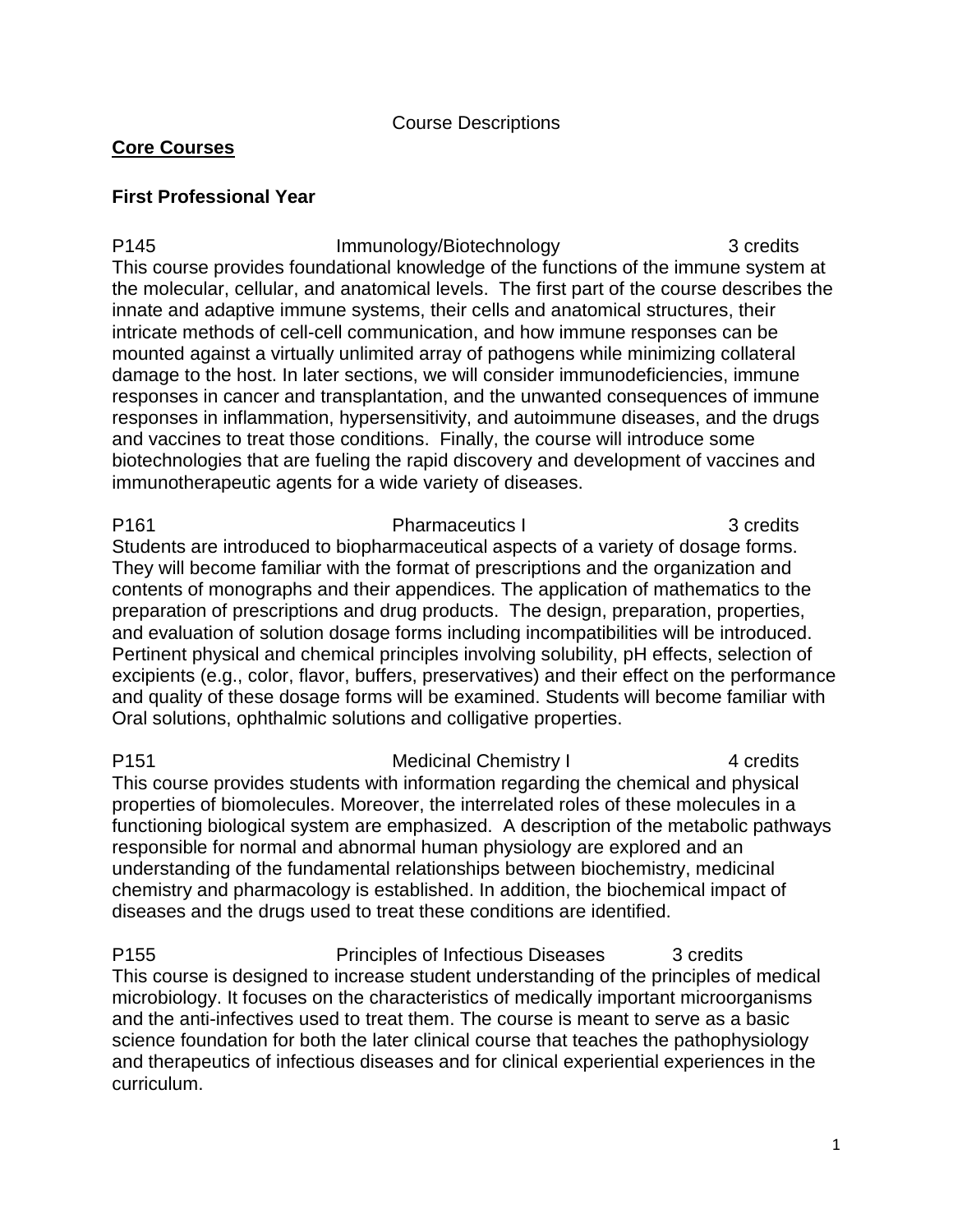### P140 Professional Practice **1** credit This course is designed to serve as a forum to discuss professional issues as a transition into the profession. The goal of the course is to encourage students to embrace the mission of pharmacy care, which places the responsibility of optimizing outcomes resulting from drug therapy on the pharmacist. The profession of pharmacy will be discussed from an evolutionary perspective to give the students a clear sense of our past, the present and a vision for the future. The Professional Practice Course also serves as the start of the Career Development Program at the School of Pharmacy. During the semester, students will be introduced to a variety of career paths available to pharmacists and the entry requirements for each career.

# P171 Pharmacy Lab I 1 credit

Upon the conclusion of this course students will have been introduced to biopharmaceutical aspects of a variety of dosage forms. They will become familiar with the format of prescriptions and the organization and contents of monographs and their appendices. The application of mathematics to the preparation of prescriptions and drug products. The preparation, properties, and evaluation of solution dosage forms including incompatibilities will introduced. Student will become familiar with prescriptions and physician order. Student will learn to take and interpret vital signs.

P146 Drug Information 2008 P146

This course prepares students to serve as effective providers of drug information. An effective provider of drug information perceives, assesses and evaluates drug information needs and retrieves, evaluates, communicates and applies data from the published literature and other sources as an integral component of pharmaceutical care.

### P164 Pharmacology I 4 credits

The goal of this course is to present the student with the basic principles of pharmacology to enhance their ability to apply this knowledge to the practice of pharmacy. Specifically, the principles involved in the ADME (absorption, distribution, metabolism, and elimination) of drugs, their mechanism of drug action, adverse effects, drug interactions, and misuse are covered. Additionally, students will develop critical thinking about the use of drugs and an understanding of the importance of pharmacology principles to understanding and practice of safe and effective medicine treatment. Students will also be introduced to an appreciation for the importance of lifelong learning of drug action in pharmacy practice. Pharmacology-I concentrates on peripheral drug action.

P162 **Pharmaceutics II** 3 credits The description, preparation and product care for the following types of pharmaceutical products: parenterals, creams, lotions, paste, gel, suppositories, aerosols, suspensions, emulsions, tablets and capsules will be extensively covered. Selection of excipients and their effects on performance and quality, chemical incompatibilities among drugs and excipients, drug degradation, surfactants, and pharmaceutical polymers will be discussed. In addition, students will also learn the most recent trends in pharmaceutical sciences such as nanomedicine and biotechnology.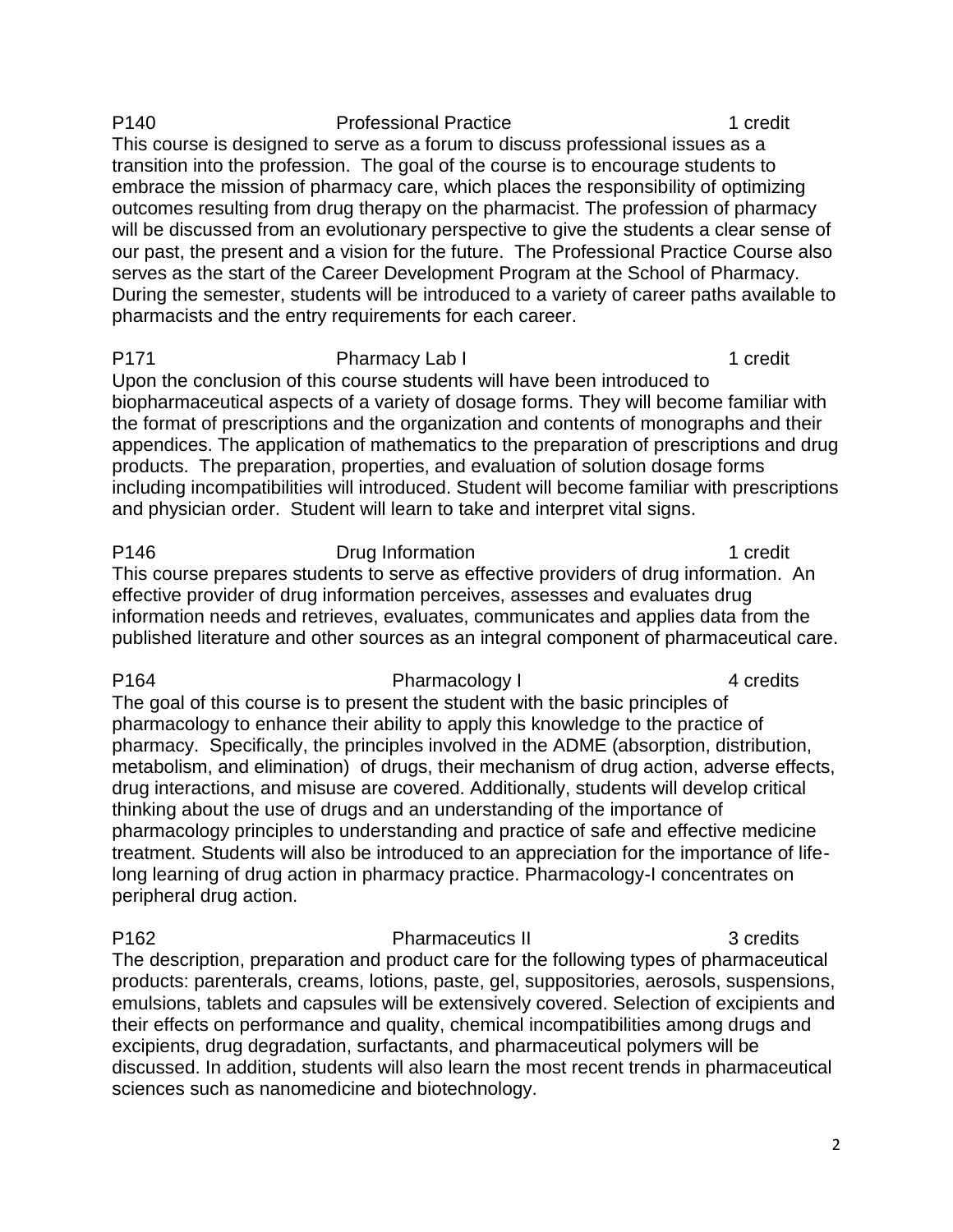P152 Medicinal Chemistry II 4 credits The course is designed to provide an understanding of the importance of molecular structure and molecular properties in determining the pharmacodynamic (PD) and pharmacokinetic (PK) profiles of drug molecules. Basic principles/concepts/themes in medicinal chemistry will be introduced early in the course including signal transduction; transporters; pharmacophores and lead modification. These concepts are then applied to various drug classes such as cholinergics, adrenergics, cardiovascular and antimicrobial agents. The mechanisms of action of drug classes, common side effects of drug classes, and the structural features of drug molecules that are responsible for their activity (structure-activity relationships; SARs) will be major topics covered throughout the semester.

P142 Social and Economic Aspects of Healthcare 2 credits This course is designed to introduce students to the US Healthcare System in relation to social, behavioral and economic factors that they will encounter in various practice settings. Emphasis will be placed on developing competencies to effectively interact with patients and other healthcare professionals within the context of providing optimal pharmaceutical care from cost and quality perspectives. The student will have increased awareness of expanding opportunities for pharmacists within our healthcare system that have been created by social and economic factors. This course will be a platform for students to master healthcare terminology are correlate this information with learned clinical skills for application to real world social and economic issues that impact our health care system.

P172 **Pharmacy Lab II 1 credit** This second laboratory experience focuses on the application of mathematics to the preparation of prescriptions and drug products related to aerosolized and solid dosage forms. The preparation, properties, and evaluation of pharmaceutical inhalers/nebulizer, ointments, creams, emulsions, suspensions and suppositories will be introduced and discussed. Student will become familiar with prescriptions and physician orders as they relate to these particular dosage forms.

P148 **Introduction to Pharmaceutical Care** 2 credits This course was developed to provide a bridge between the pharmaceutical science courses and the clinical courses in the curriculum. Throughout this course, students will learn how to assess clinical laboratory tests to monitor the efficacy and safety of patients' drug regimens, individualize patient care with a focus on special patient populations; identify and manage adverse drug reactions; assess patients with OTC conditions; manage pain; and classify drug-related problems. Students will also learn how to calculate the patient's creatinine clearance in order to accurately dose medications that are excreted by the kidneys, and perform a practice recitation in smaller groups.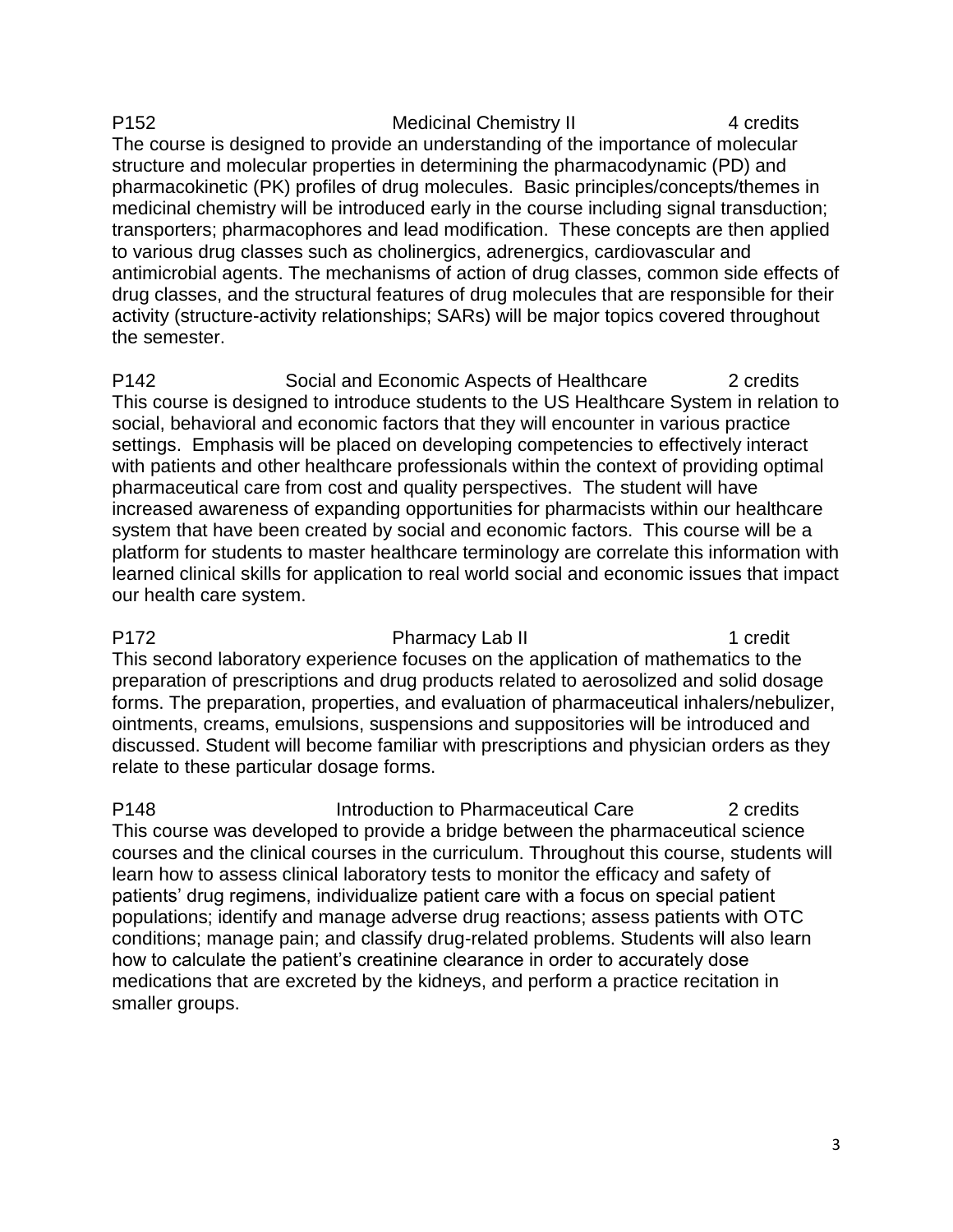P136 **IPPE – PY1** 2 credits Students are introduced to the practice of pharmacy by spending a half-day with a faculty member within the faculty member's clinical practice and they are asked to reflect upon their experience. They will also spend 160 hours in a community pharmacy setting, where they will evaluate and process prescriptions under supervision, conduct interviews and medication histories, perform inhaler education and adherence teaching, answer drug information questions, document drug related problems (DRPs), and perform calculations. Students will document these activities in a notebook that is turned in for review.

## **Second Professional Year**

P265 Pharmacology II 3 credits This course is the  $2^{nd}$  semester of a two-semester sequence. The mechanisms of drug action, absorption, distribution, metabolism, adverse effects, drug interactions, and misuse are covered especially in relation to complex central nervous and endocrine control systems.

P261 Concepts in Pharmacogenomics 3 credits The student is presented with contemporary pharmacogenetic principles as they apply to the innovations in medication therapy. An overview of genetic factors contributing to drug metabolism and drug response is presented. The connection between the genetic makeup of individuals and how that defines the reaction of the human body to drug therapy is explored with a focus on the relationship between genetic variability and the adverse effects of drug therapy. Topics in the course provide a background to reinforce the disciplines of drug metabolism, pharmacogenomics, and clinical pharmacy practice. Basic procedures in the pharmacogenetic evaluation of patients will be addressed during the lab exercises. Students are expected to understand, and be able to disseminate/communicate new knowledge about human genome and genetic variability to patients, health professionals, and public health.

P251 Medicinal Chemistry III& Natural Products 4 credits This course continues with the concepts of SAR developed in Medicinal Chemistry II and applies them to other drug classes including; antihistamines, local anesthetics, analgesics, CNS agents, steroids and antineoplastics.

P248 Communication Skills 1 credit This course is designed to introduce students to the importance of effective written and verbal communication skills in the practice of pharmacy. The educational methods and active learning strategies employed in this course include turning point, class discussions, short lectures, videos, problem-based learning, recitations and written assignments. This is a one-credit course consisting of lecture and labs/recitation sessions. This course will be mostly discussion based and all students will be required to participate. If there is a lack of class participation, the instructors will randomly call on students.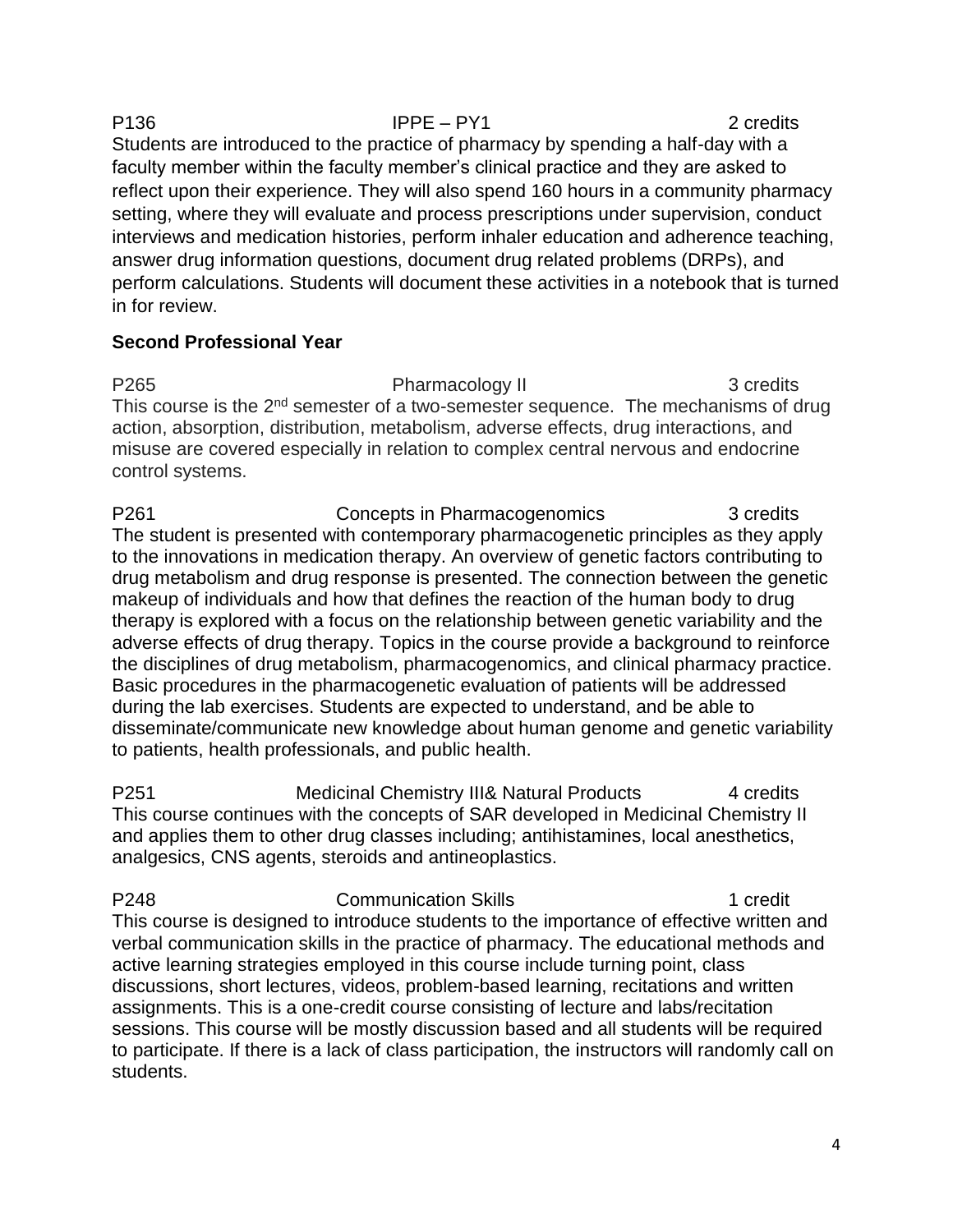P271 Pharmacy Lab III 1 credit This lab is the third lab in a sequence of four labs of Pharmaceutic III Lab. Laboratory work focuses on compounding of various dosage forms and calculations. The Pharmacogenomics section of Pharmaceutics III Lab (10/12/15 through 11/3/15) focuses on extraction, quantification, and analysis of genetic material (DNA). 2 Course Goals and Objectives: Upon the conclusion of this course students will have been introduced to general properties and biopharmaceutics of a variety of dosage forms. They will become familiar with the format of prescriptions and the organization and contents of monographs and their appendices. They will be proficient in the application of mathematics for the preparation of prescriptions and drug products. The preparation, properties, and evaluation of pharmaceutical products for oral administration, genomics lab, durable medical equipment's, etc. will be introduced and discussed. Student will become familiar with prescriptions and physician orders as relate to the dosage forms. Students will be introduced to the basics of genetic material (DNA) collection, processing, and preparation for genotyping. The final outcome of this section is individual's identification as slow/fast metabolizer, in order to personalize pharmacotherapy intervention.

P233 Path/Ther Cardiopulm I 3 credits This course helps understand the pathophysiology and appropriate therapy of common cardiac and pulmonary disease states. The students will be expected to use pathophysiologic information and drug therapy characteristics to develop and support a pharmacotherapeutic plan to treat each disease state. Emphasis will be on interpretation of clinical data pertinent to each disease state, identifying drug-related problems, identifying appropriate therapeutic goals, drug indications and regimens, and monitoring parameters for efficacy and toxicity.

P235 **Path/Ther Pediatrics** 1 credit This course is designed to help students gain an appreciation for the developmental differences between newborns, infants, children adolescents and adults; and to gain the knowledge and skills needed to develop a pharmacy care plan for patients experiencing common pediatric diseases. Learning activities in this course provide students with the opportunity to refine problem solving skills and practice performing pediatric pharmaceutical calculations.

P239 **Pharm Care Rec I** 239 **Pharm Care Rec I** 239 The purpose of this course is to assist you in developing a consistent method of pharmacy practice that will improve patient care. The term used to describe this type of practice is *pharmaceutical care.* A properly designed pharmaceutical care plan will help to identify actual drug related problems, to resolve existing problems or to prevent a drug related problem from occurring. If pharmacists are successful in this regard, the result will be improved clinical outcomes, improved patient satisfaction and quality of life, and a reduction in drug-related morbidity and mortality.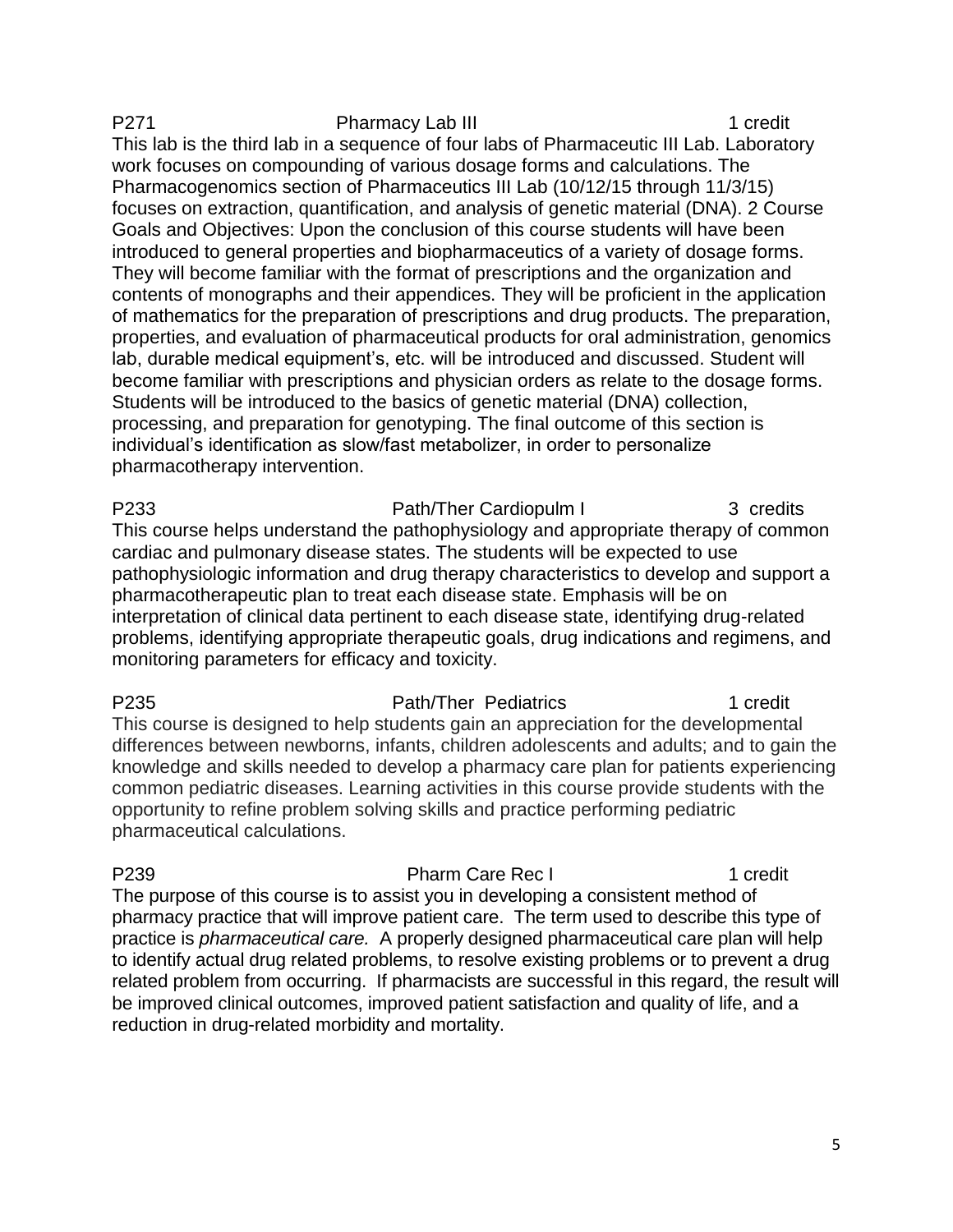P262 Pharmacokinetics 3 credits The objective of this course is to present the fundamental principles of PK. The topics include PK data analysis, dosage regimen design and the determinants of drug absorption, distribution, metabolism, and excretion.

P254 Biostatistics & Medical Literature Evaluation 2 credits The goal of the Biostatistics & Medical Literature Evaluation course is to prepare the student to evaluate and apply data from the published medical primary literature. Additionally, the student will understand the potential pitfalls of statistical methodologic flaws and inherent research study biases.

P280 Pharmacist Directed Care 3 credits This course will introduce students to concepts used in assisting people who seek advice about self-care for health maintenance or common health related problems in ambulatory pharmacy settings. Identifying conditions amenable for self-care and providing individuals with a pharmaceutical care plan, containing recommendations for various OTC products, homeopathic remedies, and dietary supplements will be emphasized.

P260 **Contemporary Pharmacy Practice** 2 credits The focus of this core course is on issues surrounding the current practice of pharmacy in both the community and institutional setting. Lectures elaborate on some of the current legal issues in pharmacy practice, and new and innovative pharmacy practice paradigms. Topics relating to community practice include Pharmacy-Based Immunizations, Medication Therapy Management. Hospital topics include IV incompatibilities, hazards and parenterals, introduction to parenteral nutrition etc.. Students will be required to write a two-page research paper on one of the recommended topics contemporary to pharmacy practice. Students will have to demonstrate proficiency in performing pharmacy calculations. Educational outcomes emphasized in this course are attached.

P272 Pharmacy Practice Laboratory IV 1 credit This lab is the fourth in a sequence of four labs. Laboratory work focuses on different areas of pharmacy practice. Time will be spent in community/ institutional pharmacy settings as well as performing various levels of physical assessment techniques, including CODE training. Students will also be required to become CPR certified within this course. Students are expected to use prior, and newly acquired knowledge to identify drug related problems as they would arise in a community/ institutional pharmacy. Proficiency will be required in specific areas such as filling prescriptions in a community pharmacy setting as well as preparing sterile products in a hospital pharmacy setting. Proficiency will also be required in the area of physical assessment as it applies to the clinical pharmacy setting. Educational outcomes emphasized in this course are attached.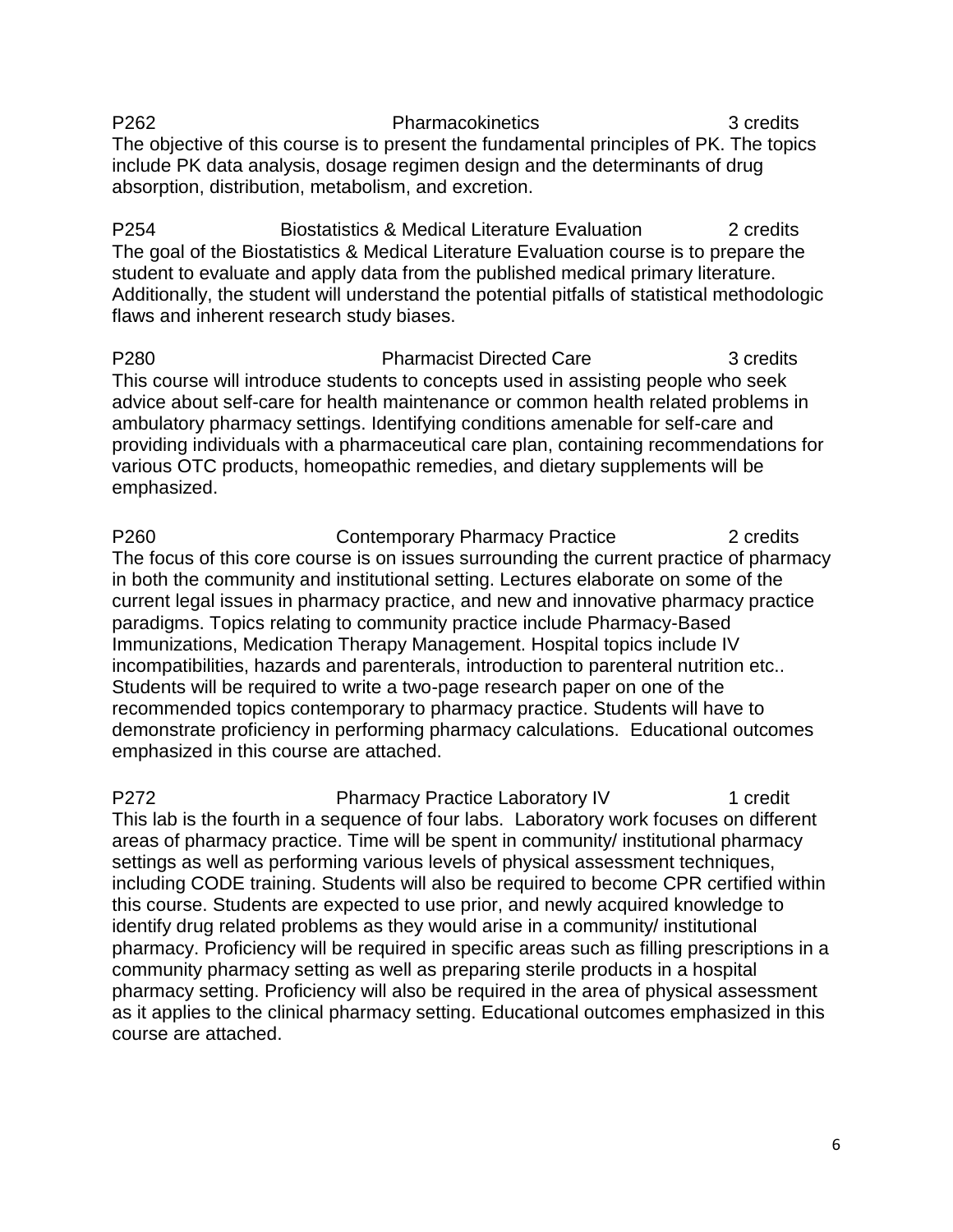P234 P/T Cardiopulmonary II 2 credits To understand the pathophysiology and appropriate therapy of common cardiac and pulmonary disease states. The students will be expected to use pathophysiologic information and drug therapy characteristics to develop and support a pharmacotherapeutic plan to treat each disease state. Emphasis will be on interpretation of clinical data pertinent to each disease state, identifying drug-related problems, identifying appropriate therapeutic goals, drug indications and regimens, and monitoring parameters for efficacy and toxicity.

P237 P/T Endocrine/ Metabolic Disorders 3 credits This course is a module of the Pathophysiology and Therapeutics sequence. The focus of this module is on diseases of the metabolic system. In-class lecture and case presentations support the reading assignments and presume knowledge of biochemistry, anatomy, physiology, biochemistry, pharmacology, and pharmaceutics as it relates to topics covered in this module.

P246 **Pharmacy Care Recitation II** 1 credits The purpose of this course is to assist you in developing a consistent method of pharmacy practice that will improve patient care. The term used to describe this type of practice is *pharmaceutical care.* A properly designed pharmaceutical care plan will help to identify actual drug related problems, to resolve existing problems or to prevent a drug related problem from occurring. When pharmacists are successful in this regard, the result is improved clinical outcomes, improved patient satisfaction and quality of life, and a reduction in drug-related morbidity and mortality.

P236 IPPE – PY2 2 credits Students continue their experiential education by spending a half-day with PY4 students within the PY4 student's clinical rotation and will reflect upon that experience. They will also spend 56 hours within an institutional pharmacy, and will process of medication orders under supervision, observe sterile compounding, perform calculations, and assess IV compatibilities. They are also expected to participate in professional and service learning activities such as health fairs, blood pressure screenings, and brown bag medication review events over 20 hours in the PY2 and PY3 years. Students will document these activities in a notebook that is turned in for review.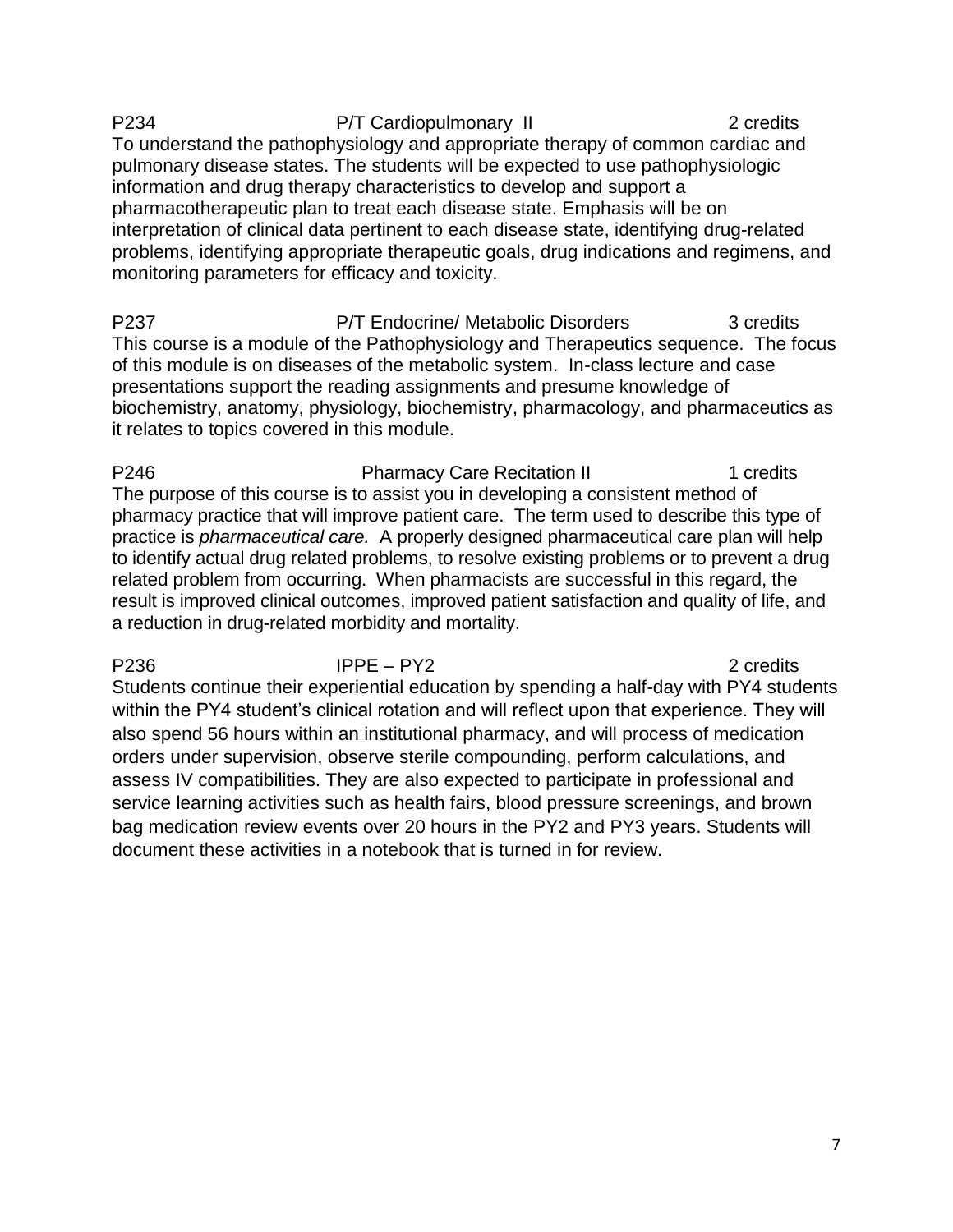## **Third Professional Year**

P312 Adverse Drug Reactions: An Organ System Approach 2 credits This course will cover the mechanisms of adverse drug reactions that affect various organ systems of the body. One may also consider this course to be one of "druginduced disease states". The course is designed to allow the students to identify these mechanisms and how they compare/contrast to other non-drug causes of disease states. The most common drugs involved in these reactions along with treatment plans, at risk patient factors and preventative strategies will be highlighted in this course. This course will also prepare students who wish to continue their studies of adverse drug events for an elective course *Adverse Drug Reaction Analysis* which will be offered to all students, and it also part of both the Drug Safety and Clinical Tracks.

P352 **Exercise Express Economics of Health Care Example 2** 3 credits This course has been developed to enhance the knowledge and skills to support the environment enabling pharmaceutical practice to be provided by pharmacists. Financial management and health economics form the foundation to apply various principles enabling pharmaceutical services to be provided to patients. Planning strategies for future pharmacists will be emphasized, along with a view of the external environment surrounding practice. Any enterprise must be fiscally viable.

P325 **Path/Ther of Infectious Diseases** 3 credits This course is designed to increase the students understanding of the pathophysiology and appropriate therapy of common infectious diseases. The students will be expected to use pathophysiologic information and drug therapy characteristics to develop and support a pharmacotherapeutic plan to treat each disease state. Emphasis will be placed on a systematic approach that can be applied to the treatment of most infectious diseases and on key points of therapy for specific infections. Students are expected to remember and/or review content taught in previous courses, including prior pathophysiology and therapeutics modules.

P321 **Path/Ther Neurology/Psychiatry** 3 credits This module will assist you in understanding and applying the pathophysiologic and therapeutic principles of selected neuropsychiatric conditions in which pharmacists play a key role in optimizing drug therapy. Cases will be discussed in class to provide students with the opportunity to identify key subjective and objective information and to develop appropriate, evidence based, drug related assessments and care plans. Emphasis will be placed on the student's ability to interpret pertinent data, to identify drug related problems, and to develop therapeutic plans with goals, monitoring parameters and counseling points. Students are expected to remember and/or review content taught in previous courses, including prior pathophysiology and therapeutic modules.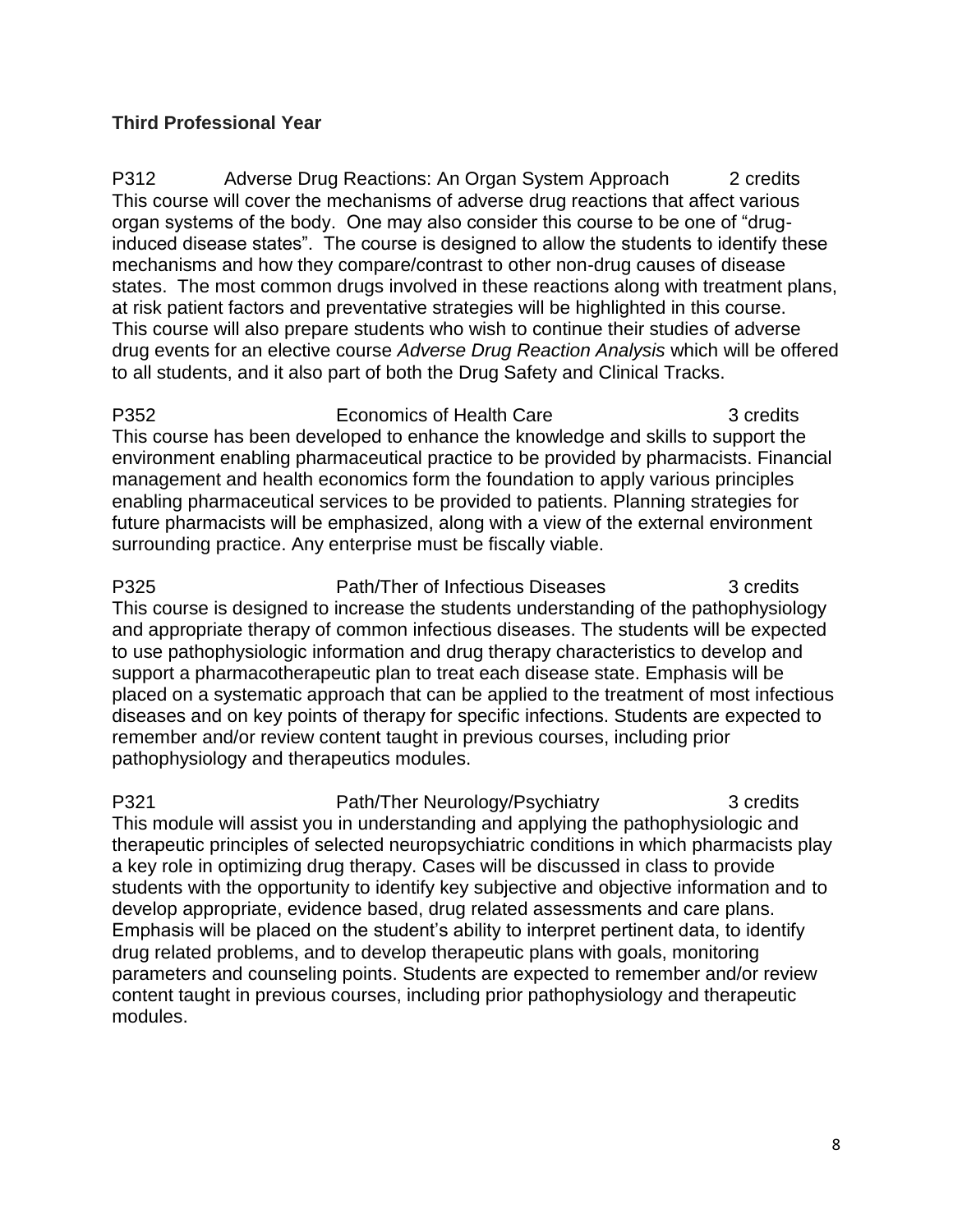P347 Pharmacy Care Recitation III 1 credits The purpose of this recitation is to assist you in developing a consistent method of pharmacy practice that will improve patient care. The term used to describe this type of practice is *pharmaceutical care*. According to the American Society of Health-System Pharmacists (ASHP), *pharmaceutical care* is the "direct, responsible provision of medication-related care for the purpose of achieving definite outcomes that improve a patient's quality of life." A properly designed pharmaceutical care plan will help to identify actual or potential drug related problems, to resolve existing problems or to prevent them from occurring. If pharmacists are successful in this regard, the result will be improved clinical outcomes, improved patient satisfaction and quality of life, and a reduction in drug related morbidity and mortality.

P342 Pharmacy Law 2 credits This course is designed to introduce the laws and regulations pertaining to the practice of pharmacy. Federal and states laws and regulations are reviewed, including but not limited to: Federal Food, Drug & Cosmetic Act; the Poison Prevention Packaging Act; the Prescription Drug Marketing Act; the federal Controlled Substance Act; the Pennsylvania Code and the Pennsylvania Pharmacy Act.

P313 Clinical Pharmacokinetics 3 credits This course is designed to provide students with exposure to and hands-on experience applying pharmacokinetic (PK) and pharmacodynamic (PD) principles. Drug classes most commonly seen in clinical practice will be specifically evaluated and reviewed. The first half of the semester is designed to provide a review of PK and PD principles in various disease states and special patient populations. This will serve as a foundation for application of PK principles to other drug classes. The second half of the semester will deal with other various drug classes that require therapeutic drug monitoring. Emphasis will be placed on the use of mathematical principles to predict drug disposition in individual patients. Situations and clinical conditions that are likely to alter the concentration:time and/ or concentration:effect relationship will also be emphasized. In addition, concentration:effect and effect:time relationships will be explored and applied to clinical situations.

P338 P/T GI/ Nutrition and Renal 3 credits This course is designed to increase the students understanding of the pathophysiology and appropriate therapy for acute and chronic renal disorders as well as gastrointestinal and liver disorders. Cases will be discussed in class to provide students with the opportunity to identify key subjective and objective information to develop appropriate, evidence based, drug related assessments and care plans. Emphasis will be placed on the student's ability to interpret pertinent data, to identify drug related problems and to develop therapeutic plans with goal, monitoring parameters and counseling points.

P323 P/T Oncology and Immunology 23 Credits This course is designed to increase the students understanding of the pathophysiology and appropriate therapy for auto-immune and oncologic disorders and applicable treatment and monitoring. Cases will be discussed in class to provide students with the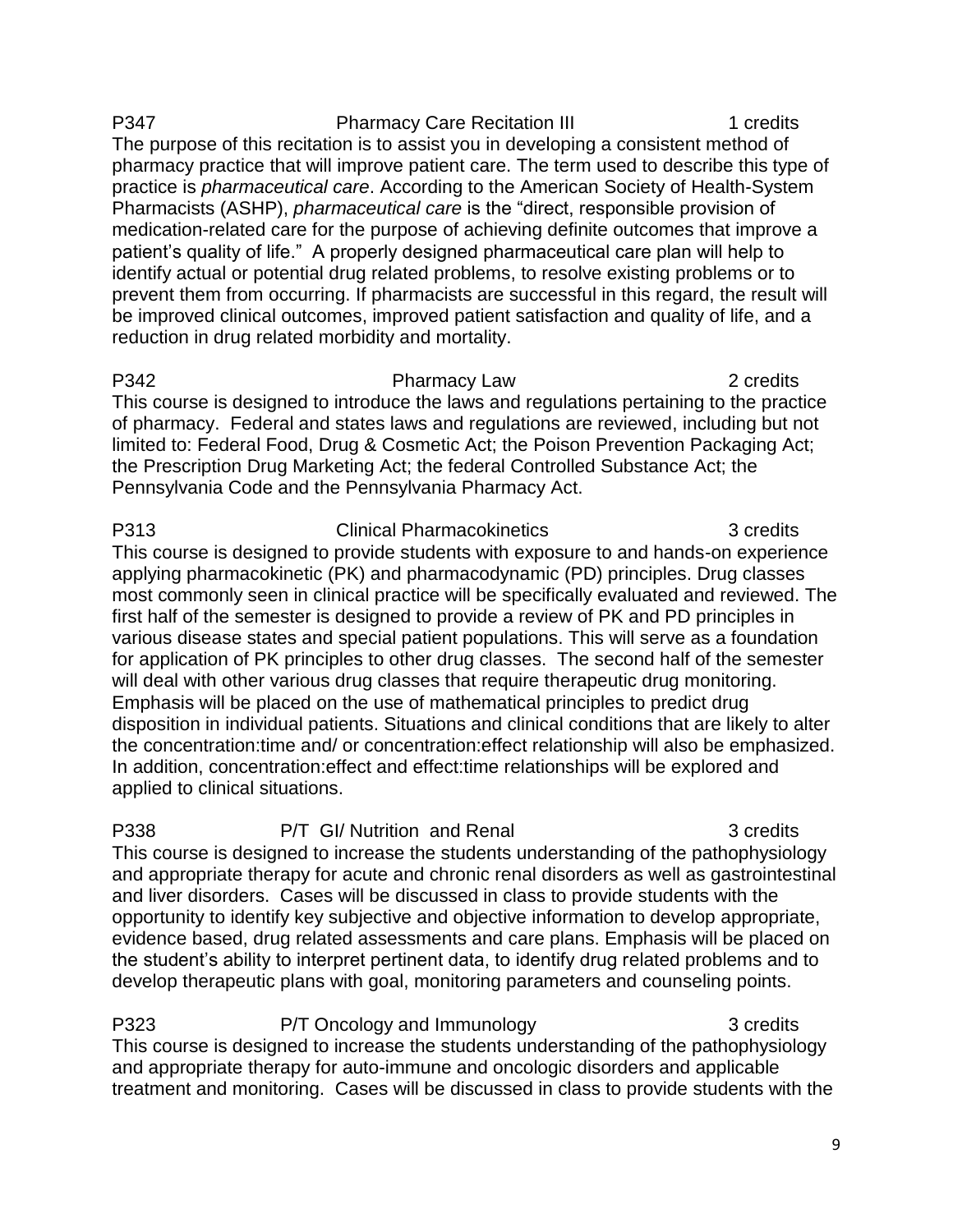opportunity to identify key subjective and objective information to develop appropriate, evidence based, drug related assessments and care plans. Emphasis will be placed on the student's ability to interpret pertinent data, to identify drug related problems and to develop therapeutic plans with goal, monitoring parameters and counseling points.

P348 Pharmacy Care Recitation IV 1 credits The purpose of this recitation is to assist you in developing a consistent method of pharmacy practice that will improve patient care. The term used to describe this type of practice is *pharmaceutical care*. According to the American Society of Health-System Pharmacists (ASHP), *pharmaceutical care* is the "direct, responsible provision of medication-related care for the purpose of achieving definite outcomes that improve a patient's quality of life." A properly designed pharmaceutical care plan will help to identify actual or potential drug related problems, to resolve existing problems or to prevent them from occurring. If pharmacists are successful in this regard, the result will be improved clinical outcomes, improved patient satisfaction and quality of life, and a reduction in drug related morbidity and mortality.

P336 IPPE – PY3 2 credits Students will perform 56 hours of patient education counseling for inpatients under the supervision of a faculty member or Temple University Hospital clinical pharmacists in providing warfarin counseling and smoking cessation counseling. The goals of this experience are to exhibit comfort in speaking to "real" patients, refine communication techniques, demonstrate critical thinking, and develop patient-driven adherence strategies. Students may also go to the School of Dentistry's Diagnostic Radiology Clinic (DRC) one day a week and work collaboratively with dental students in performing medication histories and smoking cessation counseling. They are also expected to participate in professional and service learning activities such as health fairs, blood pressure screenings, and brown bag medication review events over 20 hours in the PY2 and PY3 years. Students will document these activities in a notebook that is turned in for review and will write a reflective statement.

## **Fourth Professional Year**

P406 APPE-In-Patient 6 credits This rotation involves the pharmaceutical care and monitoring of patients on an inpatient medicine service. Students will participate in discussions of pharmacotherapy options for the patients on their service, and are responsible for the monitoring of their patients. Students will interview patients, collect and assess subjective and objective data, evaluate individual drug therapy regimens and disease state control, perform pharmacokinetic monitoring, perform medication reconciliation, and provide medication education to both patients and health care providers. Students will participate in journal club and provide an in-service presentation, will communicate verbally and in writing, and display professional and ethical behavior.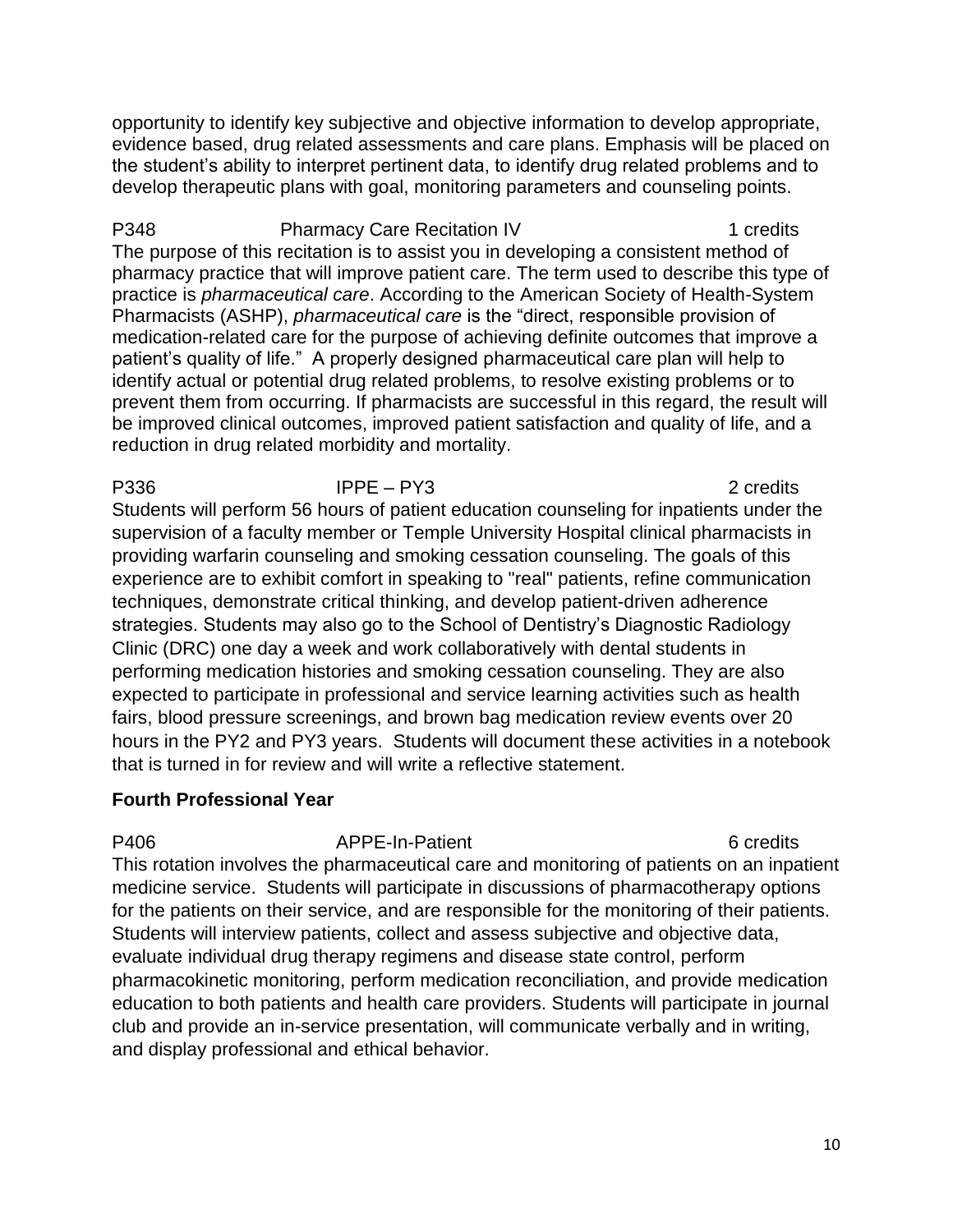## P407 **APPE-Ambulatory** 6 credits 6 credits This experience takes place in a medical clinic and provides significant patient interaction. Students will conduct medication histories, evaluate medication therapy regimens, adjust medication therapy and counsel patients on adherence and proper use of their medications, order appropriate labs and referrals, and document all activity in the medical record. Students will participate in journal club and provide an in-service presentation, will communicate verbally and in writing, and display professional and ethical behavior.

P408 APPE-Community 6 credits Students will have this experience within a community pharmacy setting. Students are expected to provide safe processing of prescriptions while evaluating for appropriateness (drug, route, dose, absence of drug/disease interactions/allergies) and will dispense and label prescriptions correctly under the supervision of a pharmacist. Patient counseling, provision of drug information, recommendations for self-care and over-the-counter medications, exposure to community pharmacy management, and providing an intermediary role between the patient and prescriber and/or patient and their insurance provider are also accomplished. Students will communicate verbally and in writing, and display professional and ethical behavior.

P409 APPE-Institutional 6 credits This rotation takes place within a hospital pharmacy. Students will assess all medication orders for appropriateness, monitor lab data to determine drug therapy changes, adjusts doses based on the patient's individual pharmacokinetic profile and organ function, and provide IV to PO conversion when necessary. Students will accurately dispense enteral medications and sterile intravenous products under pharmacist supervision, provide drug information to other healthcare professionals,participate in activities related to formulary management, and increase awareness of regulatory requirements from organizations such as the Joint Commission and State Board of Health. Exposure will be provided in technologies such as bar coding, dispensing robots, and automated dispensing devices. Students will communicate verbally and in writing, and display professional and ethical behavior.

P410 **APPE-Elective A** APPE-Elective 6 credits Students will participate in two of these experiences. Practice venues include, but are not limited to, a second inpatient clinical or community rotation, the pharmaceutical industry, medical writing companies, compounding pharmacies, medical mission trips to areas such as Guatemala and Vietnam, the Food and Drug Administration, the Institute for Safe Medication Practices, poison control centers, managed care organizations, and long term care pharmacy. Students will communicate verbally and in writing, and display professional and ethical behavior.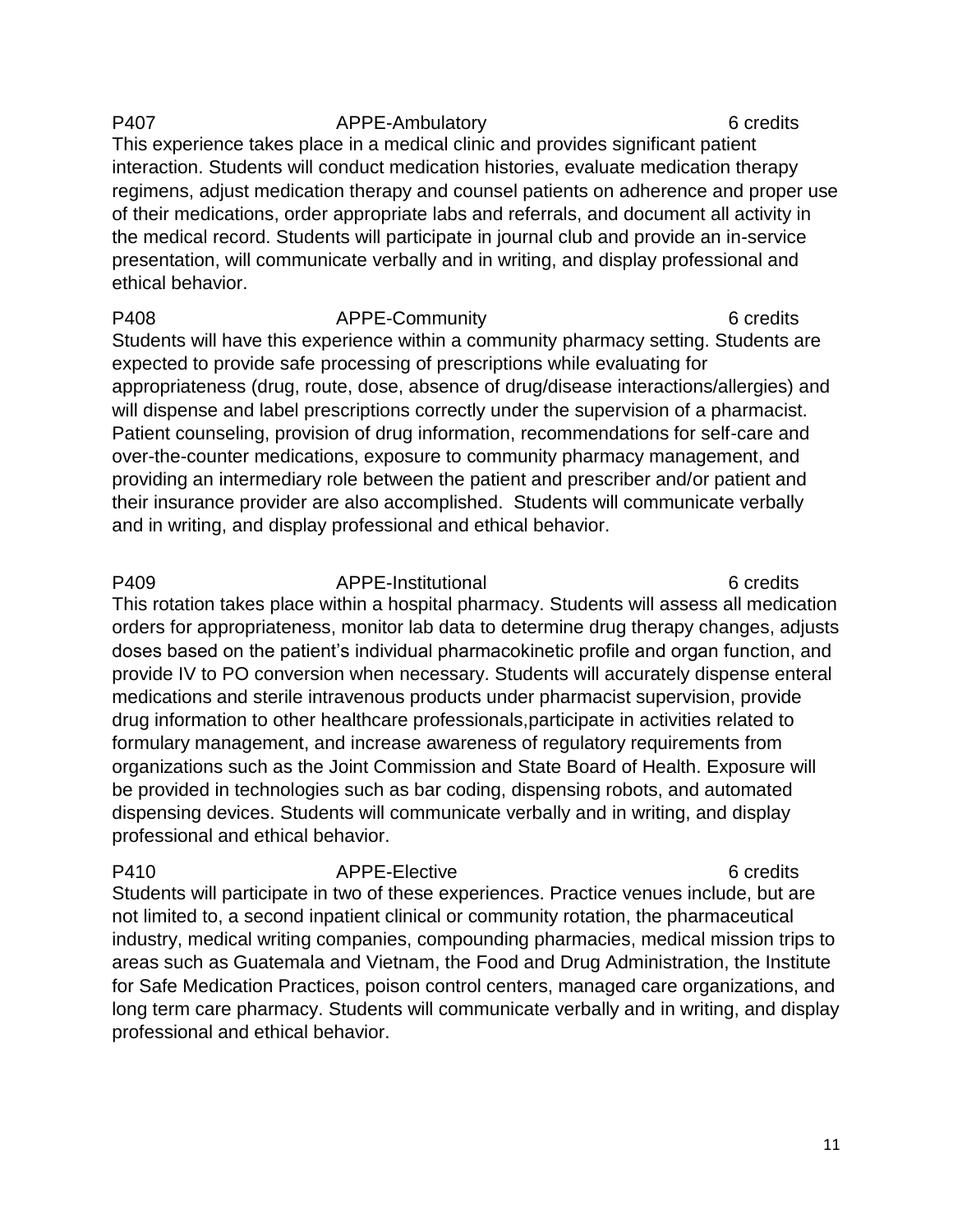## P411 **APPE-Elective 6 credits** 6 credits Students will participate in two of these experiences. Practice venues include, but are not limited to, a second inpatient clinical or community rotation, the pharmaceutical industry, medical writing companies, compounding pharmacies, medical mission trips to areas such as Guatemala and Vietnam, the Food and Drug Administration, the Institute for Safe Medication Practices, poison control centers, managed care organizations, and long term care pharmacy. Students will communicate verbally and in writing, and display professional and ethical behavior.

# **ELECTIVE COURSES (taken in the third professional year)**

P310 Managed Care Elective 2 credits This elective course incorporates new educational material in various aspects of managed care, including but not limited to principles of insurance design, history and development of managed care, financial aspects, modeling and projections in disease prevalence and incidence, the marketplace and competition, negotiations with providers and the concept of gatekeepers in primary care, reinsurance and "report cards."

P314 Practical Public Health for Pharmacists 3 credits There is a growing need for pharmacists to be trained in public health. Although the public health role of the pharmacist has yet to be clearly defined, the pharmacist provides a wealth of health information as well as services and activities that are often public health related. This course will focus on the practical aspects of the 5 public health foundation disciplines: health services, epidemiology, biostatistics, social/behavior health, and environmental health.

P315 Advanced Clinical Practice I 2 credits This course is designed to enhance the student's skills necessary for practicing clinical pharmacy. The goal of the course is to provide students with an understanding of the full scope of possibilities and responsibilities necessary for providing a clinical service and/or enhancing the practice of clinical pharmacy. Students will get more of an understanding of pharmacy practice by building upon the multiple skills already attained from different courses and applying them in scenarios that reflect actual clinical practice. Throughout the course, discussions will take place regarding issues such as life-long learning and responsibilities to the profession.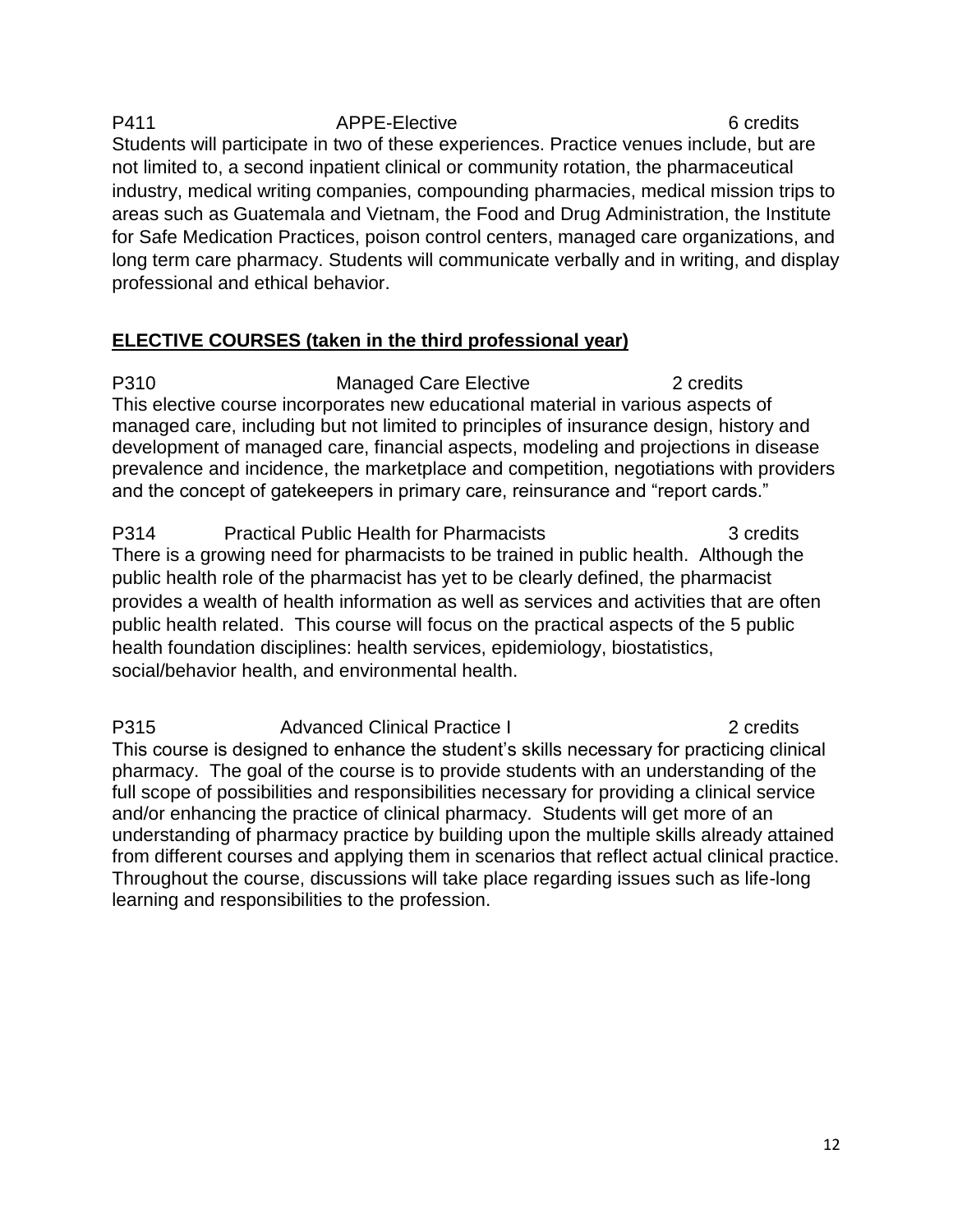P316 Advanced Clinical Practice II 2 credits This course is designed to succeed Advanced Clinical Practice I. This course continues to build upon concepts and skills presented in the first course to enhance the student's skills necessary for practicing. The goal of the course is to provide students with an understanding of the full scope of possibilities and responsibilities necessary for providing a clinical service and/or enhancing the practice of clinical pharmacy. Students will gain more of an understanding of pharmacy practice by building upon the multiple skills already attained from different courses and applying them in scenarios that reflect actual clinical practice. Throughout the course discussions will take place regarding issues such as life-long learning and responsibilities to the profession.

P317 Pharmacist in Transitional Care 2 credits This course is designed to give students an opportunity to examine the role of the pharmacist in patient care during times of transition in the healthcare system. The student will become aware of the challenges and disparities that may present at key points in the transition of care and learn optimal ways to improve the care process.

P319 Independent Community Pharmacy Ownership "101" 2 credits Provide current and up-to-date information on how to establish, operate and manage an independent community retail pharmacy that includes the application process with the city, state and the DEA and how to produce a comprehensive business & financial plan. Provide the study of different locations and their demographics. Discuss how to manage the construction phase and the development of a Pharmacy retail store. Discuss how to negotiate contracts with PBMs and drug suppliers. Discuss how to hire new employees and how to manage the Pharmacy business operation & workflow. Discuss customer service best practices. Discuss how to manage dispensing system, cash flow, accounting, advertising and public relations. Discuss daily legal matters, rules, regulations and inspections. Understand and manage Profit & Loss statements.

P354 Pharmaceutical Care in Ambulatory Practice 2 credits This course is designed to introduce students to clinical services that can be provided by pharmacists in a community or ambulatory setting. Such services include medication therapy management, comprehensive clinical management of common ambulatory care disease states, and patient counseling. This course also aims to expose students to the principles behind developing an ambulatory care clinic and reimbursement for such services.

P355 Drug Interactions: Mechanisms, Analysis and Clinical Applications 2 credits The course will review the detailed mechanisms of drug interactions, focusing on analysis of the clinical significance of such interactions, with the appropriate plan to manage such occurrences in patient's medication therapy. The primary goal of the course is to improve students' knowledge and skills pertaining to these interactions, enabling them to identify, assess, and develop plans in an evidence-based patient specific manner.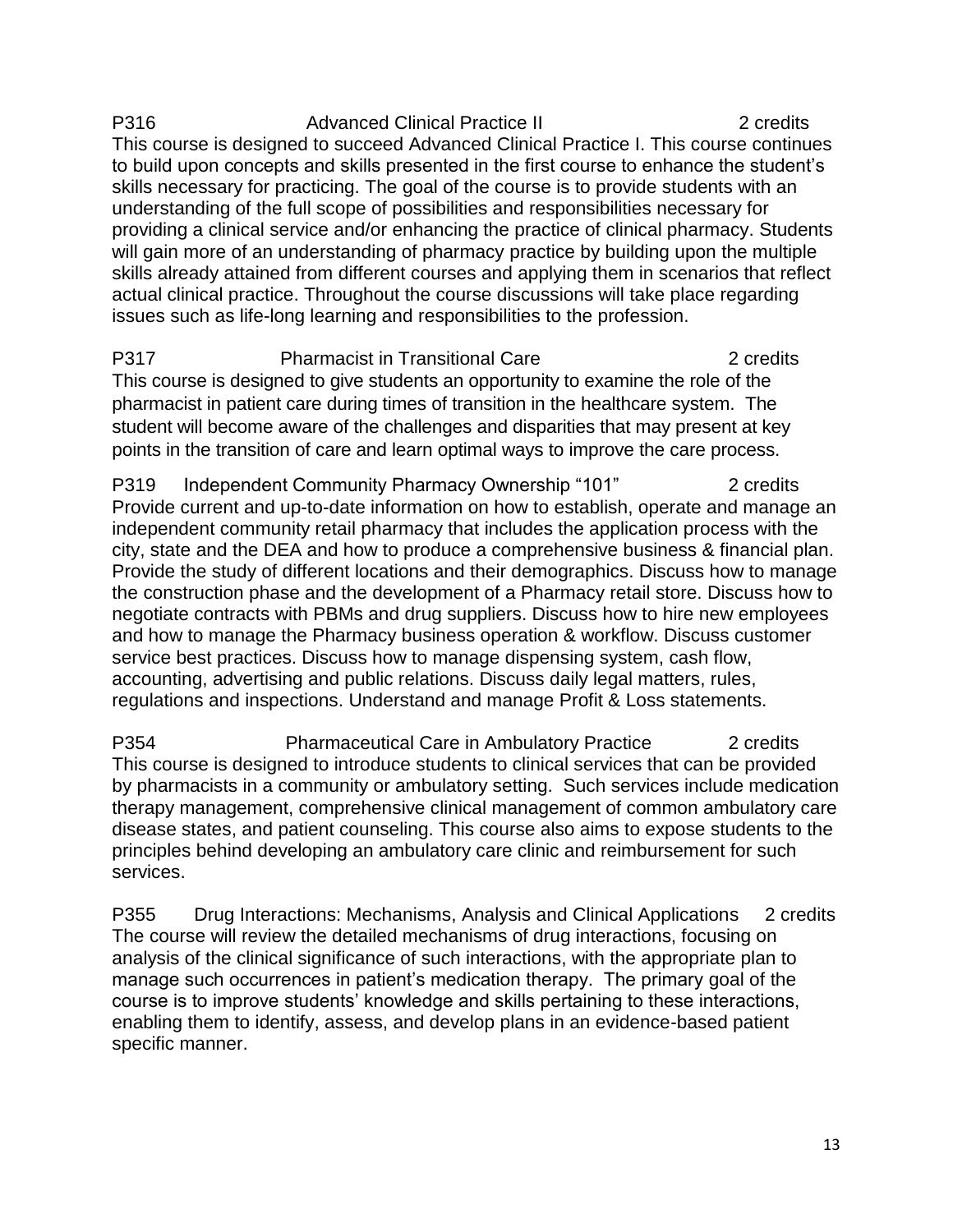P361 Pharmacy Practice for the Geriatric Patient 2 credits The elective focuses on general principles of aging in relation to clinical concepts and applications of pharmacotherapy for geriatric patients. Lectures include presentations on wellness and illness in relation to continuum of care. PY3 students learn to develop clinical skills that guide inter-professional decisions concerning appropriate levels of care for individual patients. Selected topics include but are not limited to: aging demographics and epidemiology; the biology of aging,

pharmacokinetic/pharmacodynamic aspects of drug disposition in the aged population; common versus atypical presentation of specific diseases/syndromes; role of the pharmacist in geriatric assessment; design and implementation of a therapeutic plan; end of life care; and identification of research methods and tools used to determine medication appropriateness in elders.

P365 **Dutcomes in Diversity Dutcomes in Diversity 1** 3 credits This course provides students with a global perspective on the influence of racism in pharmacy education, pharmacy practice and minority health care. Students are introduced to demographic and epidemiological data related to ethnicity and health care, and the historical circumstances that have led to the current imbalance and roles played by minority individuals.

P366 Seminar I 2 credits This course has been developed to provide students with the opportunity to develop and refine professional speaking skills while preparing and delivering evidence based topical presentations. Students will gain practice conducting literature searches, analyzing the medical literature, and developing teaching materials to enhance their presentations. The Seminar Course serves as a vehicle to utilize all of the skills and knowledge you have gained in Pharmacy School while strengthening written and verbal communication skills in preparation for the APPEs.

P370 Seminar in Pharmaceutical Ethics 2 credits The didactic portion of the class will consist of short lectures delivered by the course coordinators. The lectures will be targeted at allowing the student to develop a stepwise process to identify ethical dilemmas. Also specific examples of ethical issues in pharmacy practice will be addressed. In addition a decision-making process to aid in the resolution of ethical situations will be presented to the students for use throughout the semester in group problem-solving exercises. The group problem-solving exercises will comprise a large portion of the class time. All students are expected to be active participants in the problem solving discussions. The class may be divided in half with each instructor leading their own discussion group looking at one of the sides of the ethical scenario at hand. Each group, with that week's designated leader/presenter, will then present their findings on the scenario to the entire class and alternate viewpoints will be discussed. Each week one to four new ethical scenarios will be presented to the class for discussion in this manner. Students are encouraged to submit, at any time, written ethical dilemmas that they have experienced during their current professional experience. The student's scenarios may be utilized in class at the end of the semester during student directed class time.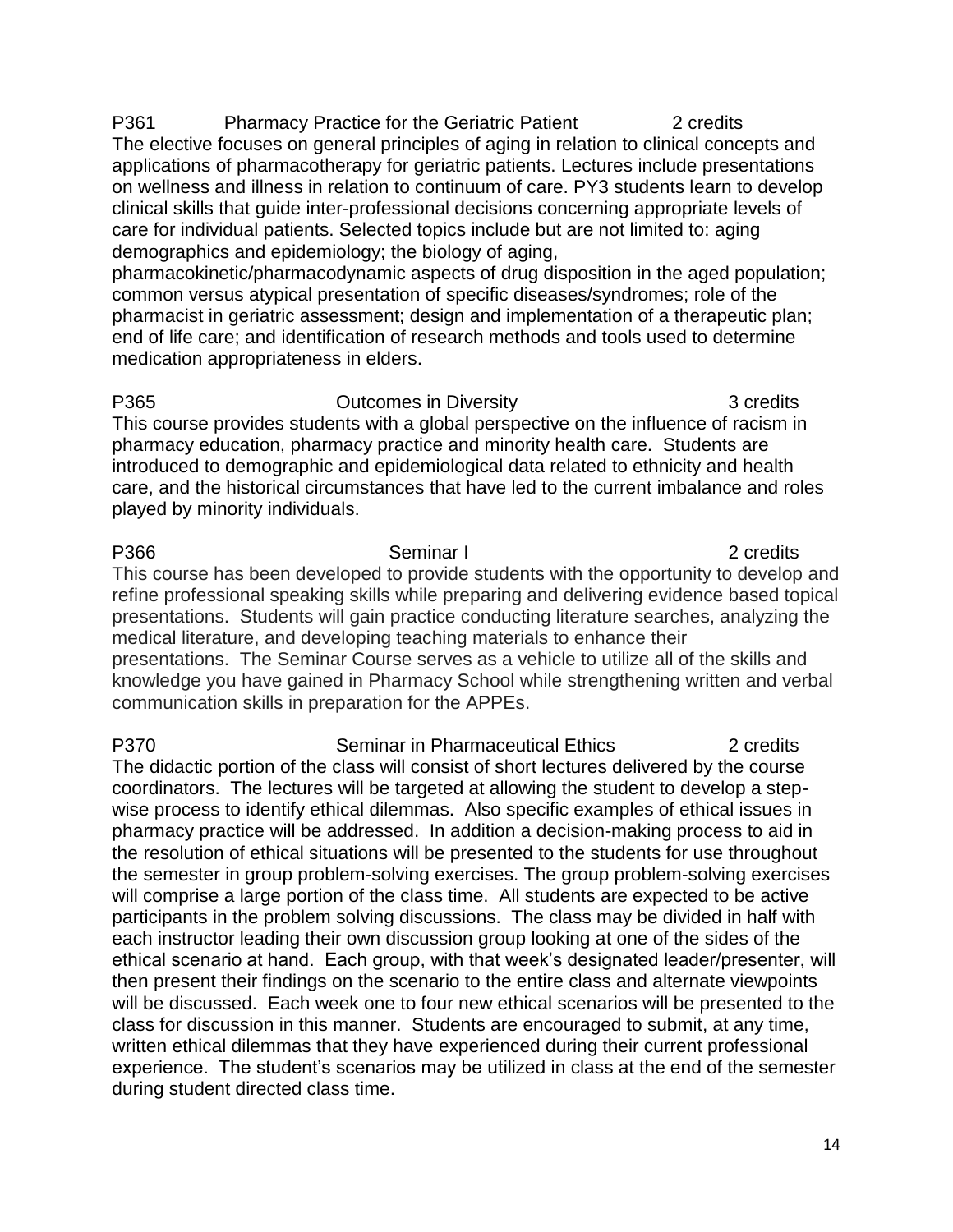P372 Current Issues in Medication Errors 2 credits This course will provide a comprehensive review of the field of medication errors. Medication errors and human perspectives, the shared responsibility in preventing medication errors, and specific medication errors relating to specific patient populations, and steps within the medication use process system will be thoroughly examined. Emphasis will be placed on the identification of measures to prevent medication errors.

P373 Concepts in Home Infusion Therapy Elective 2 credits This course is Interactive case/lecture based. There may be periodic homework assignments given in which students are presented with information based on that week's lecture (i.e. after antibiotic lecture, a fictional patient is started on an antibiotic for home infusion) which then will be documented in the form of notes, verbal orders, and other types of communication.

P376 Women's Health Care Elective 2 credits Throughout their lives women face unique health related problems and they represent over 50% of the population. Despite this many health related problems facing women are discussed superficially in pharmacotherapy core curriculum. A government agency such as the National Institute of Health has declared women's health as a priority area of research and education. This course is designed to enhance the knowledge pharmacy students in the area of women's health.

P378 Critical Care 2 credits The course will offer an introduction to the pharmacotherapeutic management of the critically ill patient. The pathophysiology and drug therapy of selected problems in the critically ill population will be covered. Students in the course will discuss these topics with a number of activities throughout the semester. The course will strengthen the student's ability to evaluate and apply primary literature as well as practice verbal presentation skills. Active participation will allow the student to develop his/her clinical skills in real-life situations.

P380 **Adverse Drug Reactions II: Case Studies** 2 credits This course is a continuation of the Adverse Drug Reaction is part of the course requirements of the Drug Safety Track. It is also an elective in the Advanced Clinical Track and available also to any student who desires to further their knowledge in this topic. New topics and case study presentation of previous covered topics will highlight this course. Mechanisms of drug-induced disease, outcomes, treatment modalities, and preventive strategies will be covered in this course. Also in this course, will be a student project in which students will actually report and adverse drug reaction, analyze the event in regards to probability, outcomes, treatments, preventability, and cite similar cases in literature. Opportunities for possible publication and presentation of these case reports exist for students in this course.